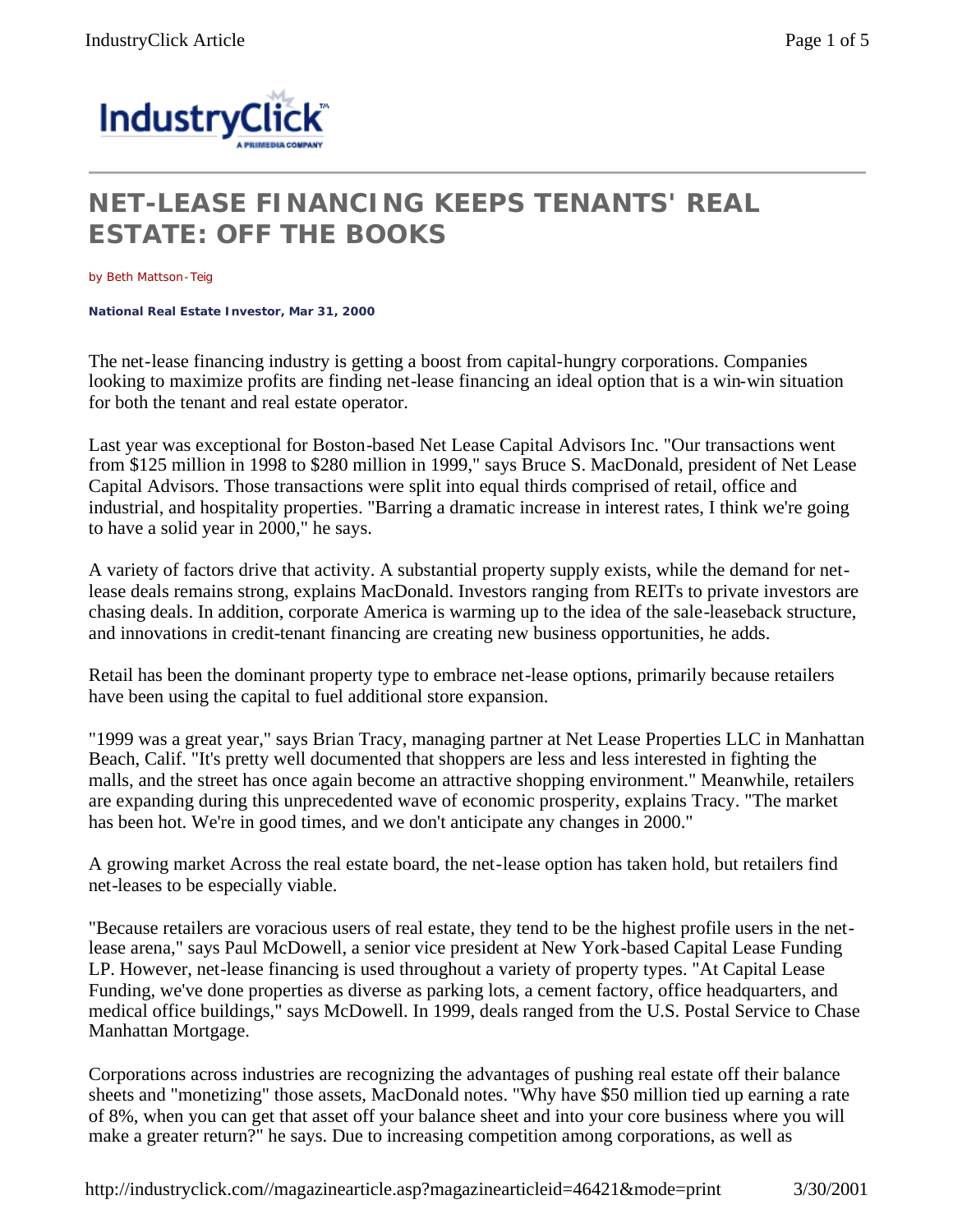pressures from Wall Street to enhance performance, companies are likely to adopt the net-lease concept even more in the future. "Each year [net-lease financing] is gaining wider and wider acceptance," he adds. One major financing transaction Net Lease Capital completed in 1999 was on the \$29 million Alabama Gas Building in Birmingham, Ala.

There is a consistent trend to move real estate assets off the balance sheet, and the incentive is straight math, agrees McDowell. A real estate asset might assume a 7% to 10% return - numbers that do not impress today's stockholders. "Companies are finding that they are able to get a much higher return on their investment by monetizing real estate and putting that money back into the core business whether that's manufacturing coat hangars or computer chips," says McDowell.

Net Lease Capital is currently helping one client evaluate several net-lease buys that include a \$54 million headquarters building in California, a \$40 million retail portfolio and even an oil refinery. "The common denominator is that all three involve investment-grade tenants," says MacDonald. "It's more like financing corporate bonds than it is real estate. That's what makes this method of financing so unique."

Optimists & critics While many firms interviewed agree 1999 was a good year, net-lease finance specialists have mixed projections for 2000. On the positive side, the real estate market appears to be in good health for some time to come. "It won't slow for our business because there is well over \$1 billion in property out there that has financing available or in place where rates are locked in," says MacDonald. "So those rates are not going to be affected by current interest rates."

Ethan Nessen, an executive vice president at Boston-based Corporate Realty Investment Co., believes that the current economy has demonstrated its resiliency. "We're through our apocalyptic gauntlet. We survived the [CMBS] crash in 1998, Y2K and the economy didn't burst last year," Nessen says. That confidence will bolster retail expansion, he believes, and the economy in general in 2000.

However, the underlying factor in net-lease finance activity in 2000 will be the cost of money. That cost does not necessarily depend on the interest rate, but more so on underlying Treasury rates and corporate spreads. "As long as interest rates and spreads don't go horrendously high, I think you're going to have a huge amount of activity in 2000," says Nessen. Net-lease transactions will be driven by pent-up demand and strong corporate earnings, as well as retailers' ongoing strategy to keep real estate assets off their balance sheets, he adds.

Meanwhile, other industry experts anticipate a more cautious 2000 due in part to more expensive pricing. "I believe that the higher interest rates and widening spreads on mortgages have had a dampening effect on the net-lease business at the moment," says Gary Ralston, president of Orlando, Fla.-based Commercial Net Lease Realty Inc.

Another effect on credit-lease deals in 2000 will be a degree of polarization - a growing gap between best-quality credit transactions and border transactions, Ralston says. Not only will there be a larger price gap, but also some of the deals that are on the border will experience difficulty coming to fruition, he adds.

Hurdles ahead A variety of factors could slow net-lease financing activity in the coming months. The Federal Reserve Board is constantly debating another interest rate hike as a means to curb inflation. Real estate lending in general slows as interest rates rise. Rising interest rates put more pressure on borrowers, which includes investors and developers, McDowell says.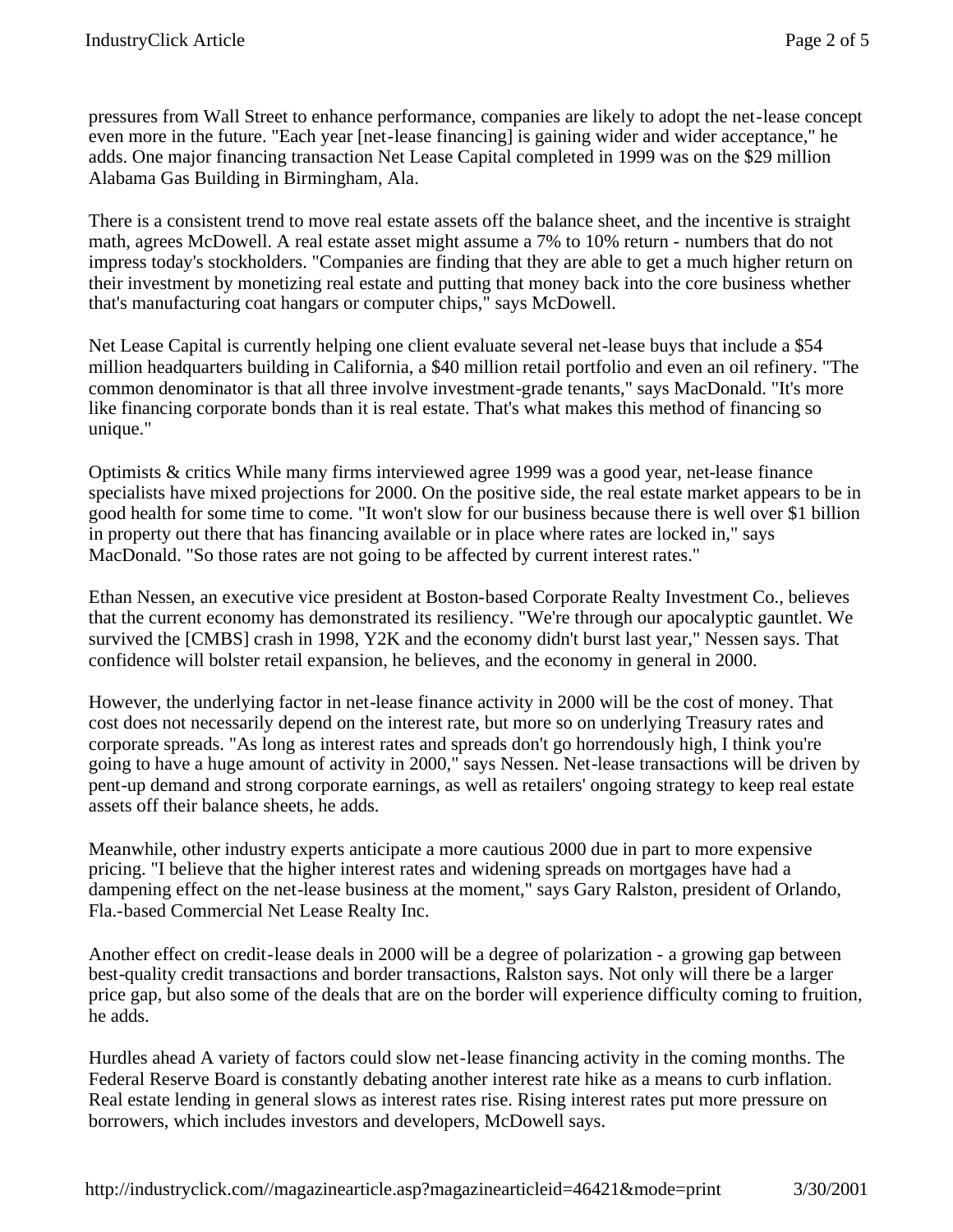The trend for corporations to move real estate off their balance sheets tends to ebb and flow with interest rates. Higher interest rates put a damper on net-lease financing, because higher interest rates mean that investors will charge higher rents to recoup the same sale proceeds. "If interest rates are up and stay up, that could have a negative effect on a company's willingness to enter into a saleleaseback," says McDowell.

Overall, interest rates are still reasonable, inflation is low, employment is at an all-time high and people are continuing to spend money. So from an investment point of view, sale-leasebacks continue to be a highly desirable investment vehicle.

The collapse of the CMBS market in the third quarter of 1998 has altered the flow of debt available to finance net-lease transactions. "You are dealing with a marketplace where the level of debt in terms of loan-to-value ratios is less available today," says Nessen. However, a conservative shift among the debt community is aimed primarily at non-investment grade tenants, who have been forced to accept finance terms at 70% to 75% loan-to-value vs. a more favorable 90% loan-to-value ratio not so long ago. In some cases, those loan-to-value ratios are comparable to what traditional bank lenders are offering.

Capital constraints continue to tie the hands of REITs that specialize in acquiring net-lease properties. New York-based Lexington Corporate Properties Trust battled the capital crunch in 1999 to close \$145 million in acquisitions. "The major thing we accomplished in 1999 was to put together a joint venture with a major pension fund," says Richard J. Rouse, co-CEO at Lexington. The REIT secured a commitment with New York Common Retirement System for \$100 million in equity, while Lexington will contribute \$50 million to the venture. "It's a great way for us to further leverage our equity," says Rouse.

Lexington closed on its first two joint venture acquisitions in late 1999 with the purchase of headquarters facilities for Vastar Resources Inc. in Houston and Structural Dynamics Research Corp. in Cincinnati. Currently, the joint venture is funding the construction of a new building for Owens Corning in Charlotte, N.C. "I don't think rising interest rates will be a significant factor in 2000," says Rouse. "What will continue to be a factor is the lack of capital available to the REIT industry." Lexington plans to continue to seek new equity sources through joint ventures.

Skittish over downgrades In addition, a few high-profile slips in credit ratings for firms such as Pittsburgh-based Allegheny General Hospital and Camp Hill, Pa.-based Rite Aid Corp. have made lenders more cautious. The most prominent example is the rapid downgrade of Rite Aid Corp. Standard & Poor's dropped the company from a BBB+ rating to BB. Rite Aid's aggressive expansion, coupled with some internal management problems, is responsible for the downgrade.

"My view is that at the end of the day, Rite Aid has a very strong market franchise, the right management team in place and it will return to investment-grade status," says McDowell. Nevertheless, the precipitous downgrade has made lenders more cautious, and some credit-lease deals have become more difficult to finance.

Ann Arbor, Mich.-based Captec Net Lease Realty Inc. has reigned in its Rite Aid development program. The net-lease REIT had planned to finance 15 new Rite Aid developments, but ended up doing five. "We put [Rite Aid development] on hold because there is some uncertainty with the company," says Ronald Max, Captec's chief investment officer. Captec specializes in providing financial support to developers that are building the stores for tenants, and then Captec buys the stores following completion.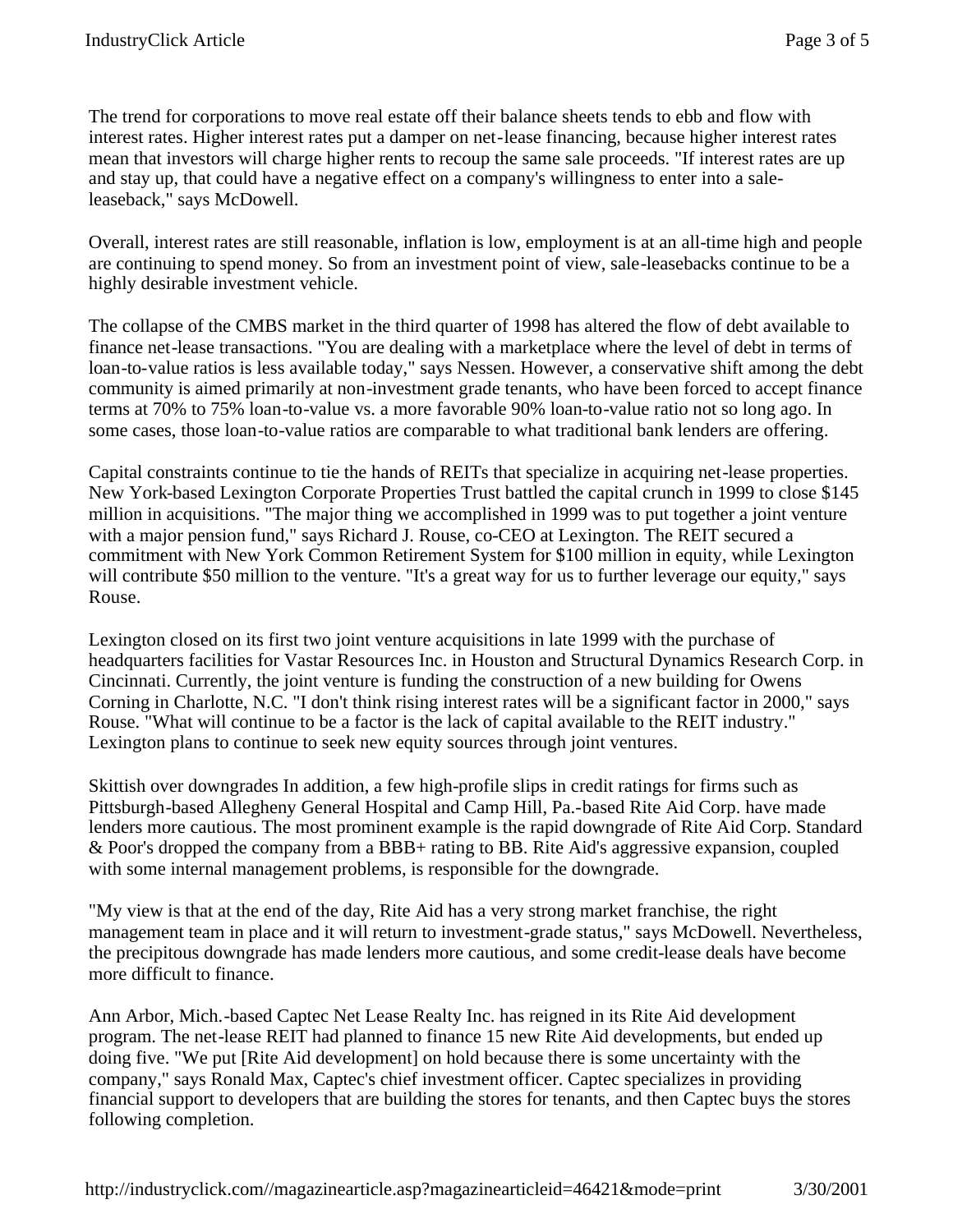"Rite Aid was a very big element of a couple of big securitizations, so lenders are a bit skittish," says Jonathan Molin, president of New York-based U.S. Realty Advisors LLC. The downgrading of Rite Aid has made it more difficult to borrow against credit-lease financing deals. "I think lenders would be wise to underwrite the real estate, but they're still looking mostly to the credit of the tenant," he says. Even though the bulk of the credit-lease financing market is healthy, slips such as Rite Aid and Allegheny General Hospitals have had an adverse effect.

The downgrades, as well as the CMBS shakeout, have widened spreads. AAA deals are experiencing spreads of 120 to 130 basis points over Treasuries, while BBB properties are in the range of 250 to 260 basis points over Treasuries. Prior to the collapse of financial markets in August 1998, spreads were much tighter. AAA spreads were at 80 to 90 basis points over Treasuries, and BBB spreads were 150 to 160 basis points over.

"So the market has widened dramatically," Molin says. But those spreads may narrow slightly in 2000, he notes.

More expansion ahead The good news for the net-lease financing industry is that expansion momentum is still strong. Retailers in particular are expected to continue on a growth track in 2000, and freestanding stores appear to be their property of choice. Charlotte, N.C.-based Centurion Development Corp. is one of the top developers of freestanding, triple-net leased facilities in the country.

"A lot of those retailers that have traditionally been in mall locations or shopping center locations are now going to outparcels and freestanding locations," says Parker W. Neely Jr., a principal at Centurion. Some of the retailers that have been successful in their move from in-line locations to freestanding stores include Payless Shoe Source, Blockbuster Video and Kinko's Copy Centers. Retailers find that sales volumes are higher at freestanding locations due to improved visibility and accessibility.

"What we're seeing is that revenues run 125% to 150% more than at in-line locations," says Neely. "If the economy dips at all, most retailers are going to look to high-producing locations as a way to stay afloat in a declining economy."

Despite the growth in freestanding stores, retailers are less inclined to own those stores. Retailers do not want to tie up capital in real estate. "If they went into a bank direct, they would have to leave 25% of their equity in that store," says Chris Marabella, president of Marabella Commercial Finance, a boutique loan broker based in Escondido, Calif. The 100% financing of sale-leasebacks allows retailers to expand without diluting the earnings of the company, and it provides more liquidity for expansion, he adds.

Developer's perspective Net-lease finance also is popular among developers. Developers have two options when financing a credit-tenant property for development. The developer can finance the deal based on the real estate. For example, a developer that is building a \$20 million Wal-Mart may borrow \$10 million to \$15 million based on a typical 50% to 75% loan-to-value ratio.

A second option is for the developer to go to the capital markets with credit-tenant financing. One of the big advantages is the higher loan-to-value ratio. A developer may be able to secure \$18 million with a 90% loan-to-value ratio on a \$20 million project. Essentially, the developer can finance a project substantially more on a credit-tenant basis compared with the standard real estate-based mortgage, MacDonald says.

Centurion Development relies on net-lease lenders to provide financing for about two-thirds of its